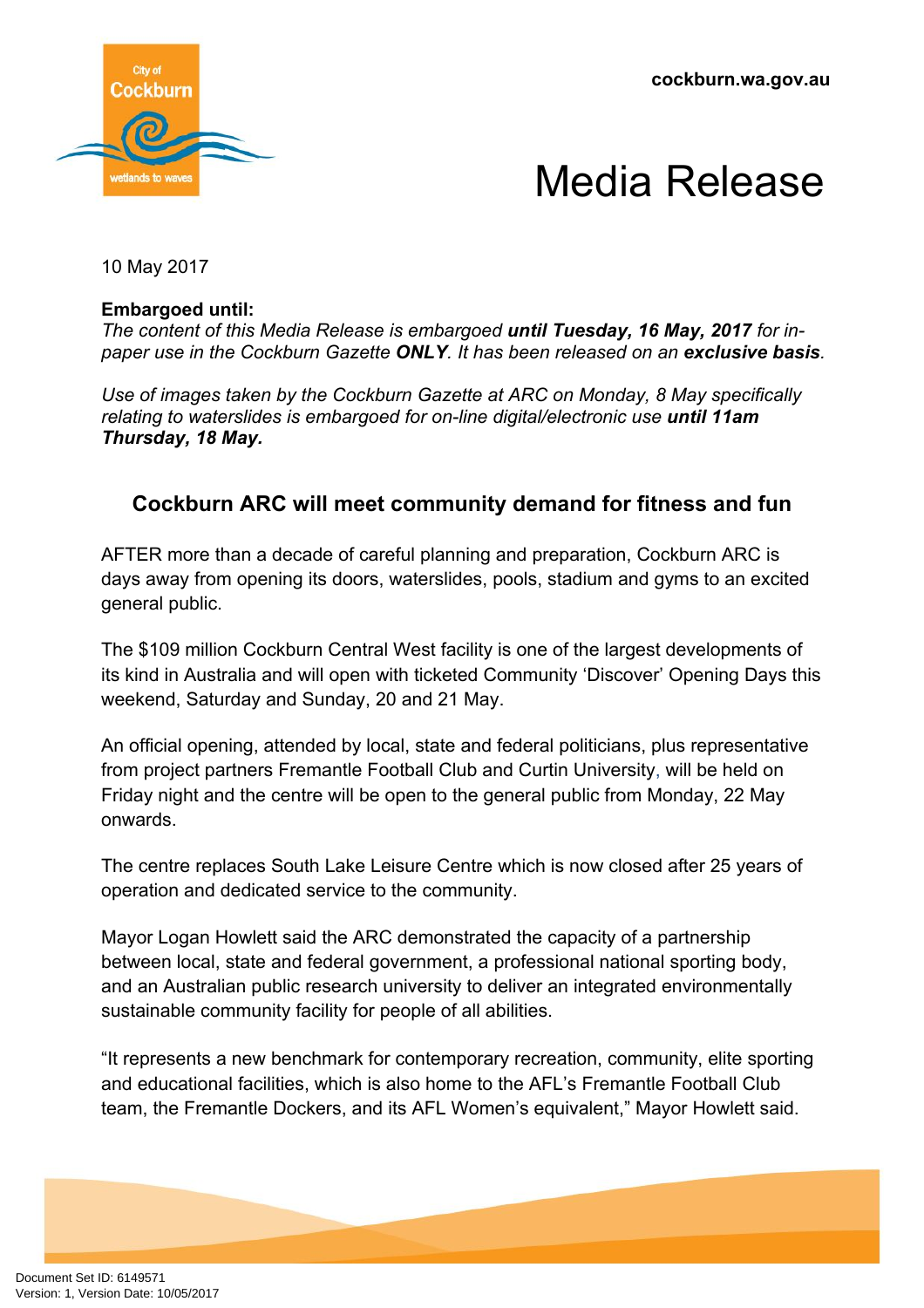

## Media Release

There is already significant interest in the centre from members of the community. As well as casual visits, patrons can become a member of the centre with full access to the gym, group fitness classes and aquatics.

Memberships are also available for the centre's customised learn to swim program, Swim ARCademy, which caters for babies, school age and adult learners. This membership also entitles students access to the pools on any day, outside of their class time.

Apart from the health and social benefits of this facility, it will provide employment and training opportunities, with 1,470 applications received for 20 fulltime positions, and 1,632 applications received for 250 casual positions.

It will also create economic benefits with expenditure in Cockburn Central by facility user groups estimated to achieve an economic impact of \$12M per annum.

Mayor Howlett said the centre's world class sustainability features included passive solar design, LED lighting, high efficiency pool water filtration to significantly reduce total water consumption and a Building Management System with digital airconditioning and ventilation control.

A \$3 million investment in geothermal energy infrastructure will have a payback period of between 7-10 years and heats the centre's eight pools ranging from 24 degrees in the outdoor pool to 37 degrees in the community warm water therapy pool.

The centre is home to a massive 1MW Solargain rooftop solar installation – one of WA's largest. It will generate 1550MWh per year, providing about a third of the facility's annual load, saving about \$300,000 annually and a carbon dioxide offset of 1170 tonnes a year.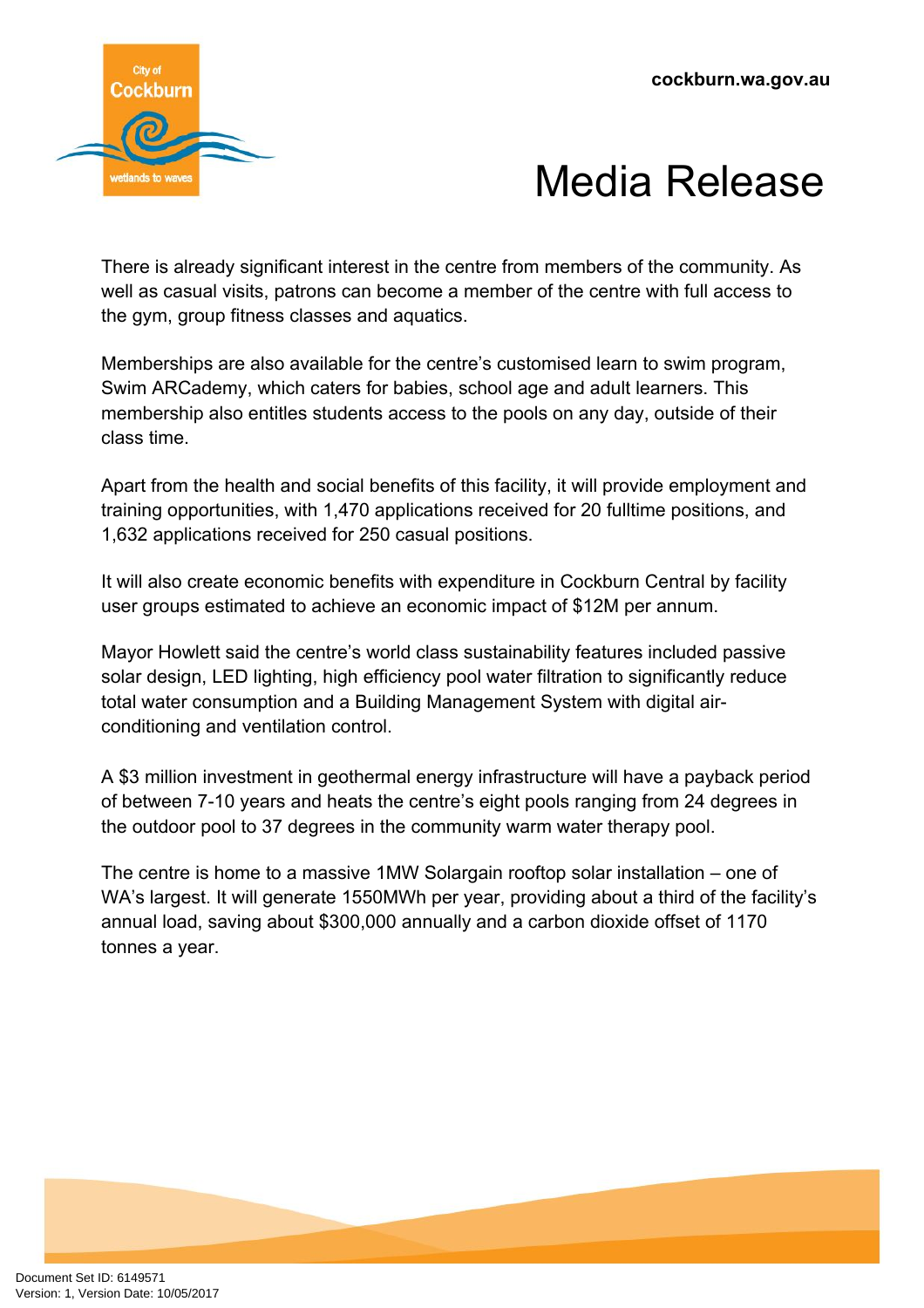**cockburn.wa.gov.au**





The ARC features:

- Three recreation pools hydrotherapy and aquatic recovery pools (50m outdoor, 25m indoor pool, and learn to swim),
- Three 18m high waterslides that run up to 125m in length,
- A six-court multi-purpose stadium,
- Gym and group fitness areas,
- An allied health centre, crèche and café,
- Community function space,
- Dedicated AFL and community ovals,
- Fremantle Football Club's administration and elite-athlete training facilities,
- Programs for elite swimmers under the Western Australian Institute of Sport, and
- Curtin University's education and research lecture theatres, classrooms, shared laboratories, and training and testing facilities.